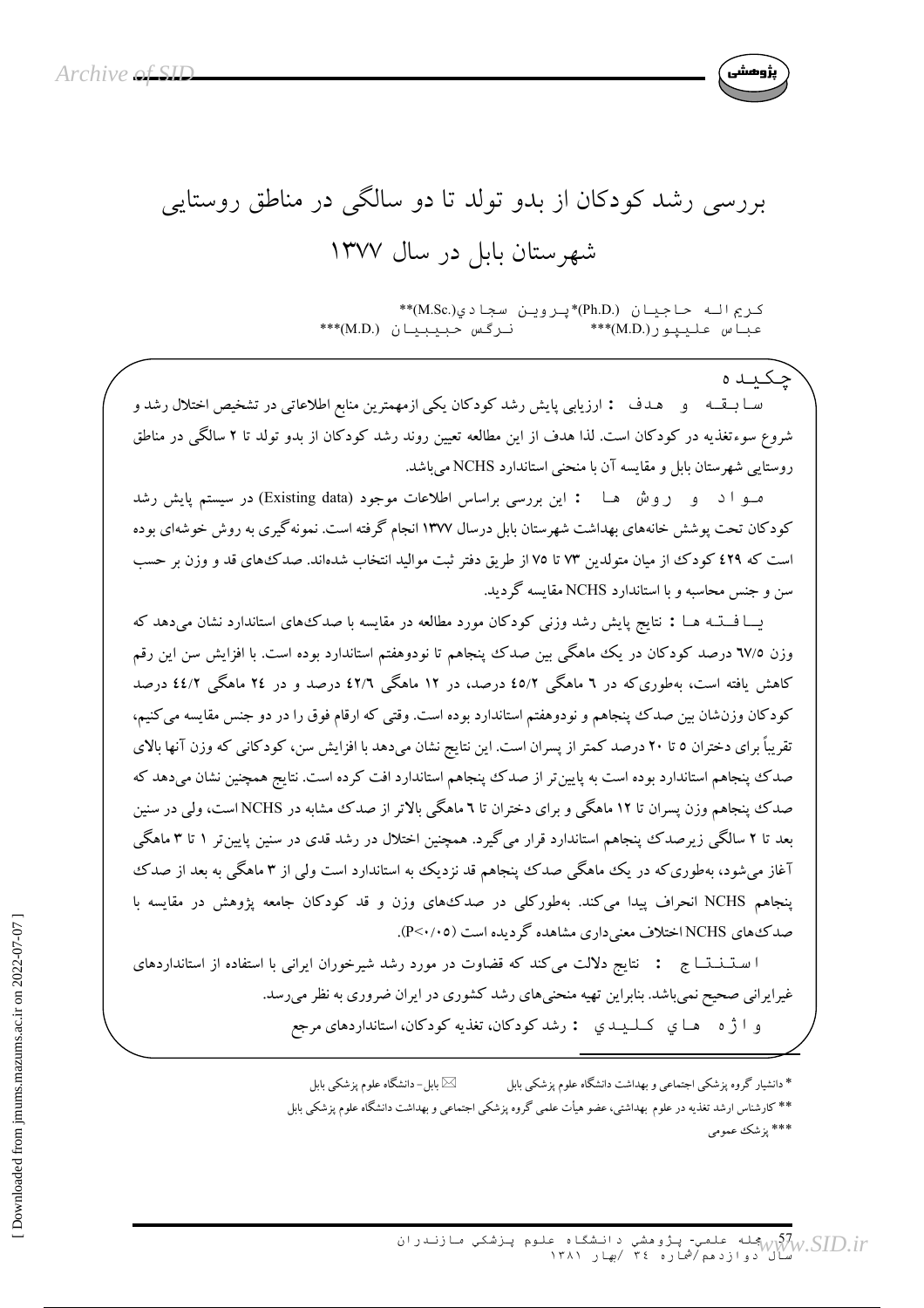مقدمه

پایش رشد کودکان یکی از مهمترین منابع اطلاعاتی در تشخیص اختلال رشد و سوءتغذیه در کودکان است(٢،١). تأخیر رشد معمولاً روندی بسیار گند است، بهطوری که با مشاهده برای مادر و کارکنان بهداشتی قابل تشخیص نیست(۳). از این رو با اندازهگیریهای پیدرپی قد و وزن میتوان انحراف در الگوی طبیعی رشد را حتی اگر هم در محدوده طبیعی باشد، شناسایی نمود(۱).

بهطورکلبی رشد و نمو متأثر از دو دسته عوامل ژنتیکی یا وراثتی از یک سو و محیطی یا خارجی از سوی دیگراست. عوامل ژنتیکی نظیر مشخصههای قومی و جثهوالدین یک سری ازعوامل ثابت هستند، اما عوامل محیطی مانند تغذیه، بیماریها، عفونتها و مسمومیتها قابل کنترل می باشند. مطالعات متعدد در بیولوژی انسانی نشـان داده است که عوامـل محیطـی، خصوصاً سطـح کمّی و کیفی تغذیه، بزرگترین نقش را نسبت به عوامل ژنتیکی بر روی رشد فیزیکی دارند(٤). لذا از میان عوامل محیطبی، نقش تغذیـه از همه بارزتر است بهطوری که سوء تغذیه به همراه بیماریهای عفونی سالانه ۷ میلیون کودک زیر ٥ سال را در کشورهای در حال توسعه به کام مرگ می کشاند(٥). استانداردهای بینالمللی رشد (قد، وزن و دور سر) کودکان الگوی رشد طبیعی را نشان میدهند. از جمله مرکز ملّمی آمارهای بهداشتی [National Center for Health Statistics (NCHS)] بررسی بزرگی از خصوصیات رشد کودکان در ایالات متحده امریکا را سرپرستی نموده و استانداردهای بین المللی را تهیه کرده است(٦). چنین نمودارهایی ممکن است تفاوتهای نژادی، اجتماعی و اقتصادی را منعکس نکنند. این تفاوتها نشان میدهند که استفاده از منحنی رشد محلی و منطقهای برای ارزیابی رشد کودکان ایرانی ضروری است(۷). در حال حاضر سیستم

پایش رشد کودکان در جمعیت روستایی تحت پوشش شبکه بهداشتی و درمان انجام میگیرد. با این وجود تجزیه و تحلیل جامع از اطلاعات موجود در شهرستان بابل انجام نشده است. لذا هدف از این مطالعه تعیین وضعیت منحنی رشد کودکان از بدو تولد تا ۲ سالگی در مناطق روستایی بابل و مقایسه آن با استاندارد NCHS است.

مـواد و روش هـا جامعه پژوهش کلیه کودکان متولد سالهای ۷۳ الی ۷۵ بودهاند که در روستاهای شهرستان بابل سکونت داشتهاند. این مطالعه به روش توصیفی است که بر اساس اطلاعات موجود (Existing data) در سیستم پایش رشد کودکان تحت یوشش مراکز بهداشت و درمانی روستایی انجام گرفته است.

اندازه نمونه مورد بررسی ٤٢٩ کودک بوده است و این اندازه نمونه وزن کودکان را در مقاطع سنی مختلف در سطح اطمینان ۹۵ درصد و با حداکثر حد اشتباه ۰/۰۱ میانگین برآورد می کند. نمونهگیری به روش خوشهای انجام گرفته است. ابتدا ٦ مرکز بهداشتی و درمانی به طور تصادفی انتخاب شده و در مرحله بعد از هر خوشه، تعداد ٦ خانه بهداشت به تصادف انتخاب گردیده است و سپس در هر خانه بهداشت از میان متولدین ۷۳ المی ۷۵ که در زمان پژوهش ۲ سال کامل داشتهاند و بیماری مادرزادی خاصی نداشتهاند، با استفاده از دفتر ثبت مواليد تعداد ١٤ تا ١٦ كودك به تصادف انتخاب گر دىدەاند.

اندازهگیری قد و وزن قبلاً براساس دستورالعمل وزارت بهداشت، درمان و آموزش پزشکی توسط بهورزان انجام گرفته بود. اطلاعات رشد در مقاطع سنبي: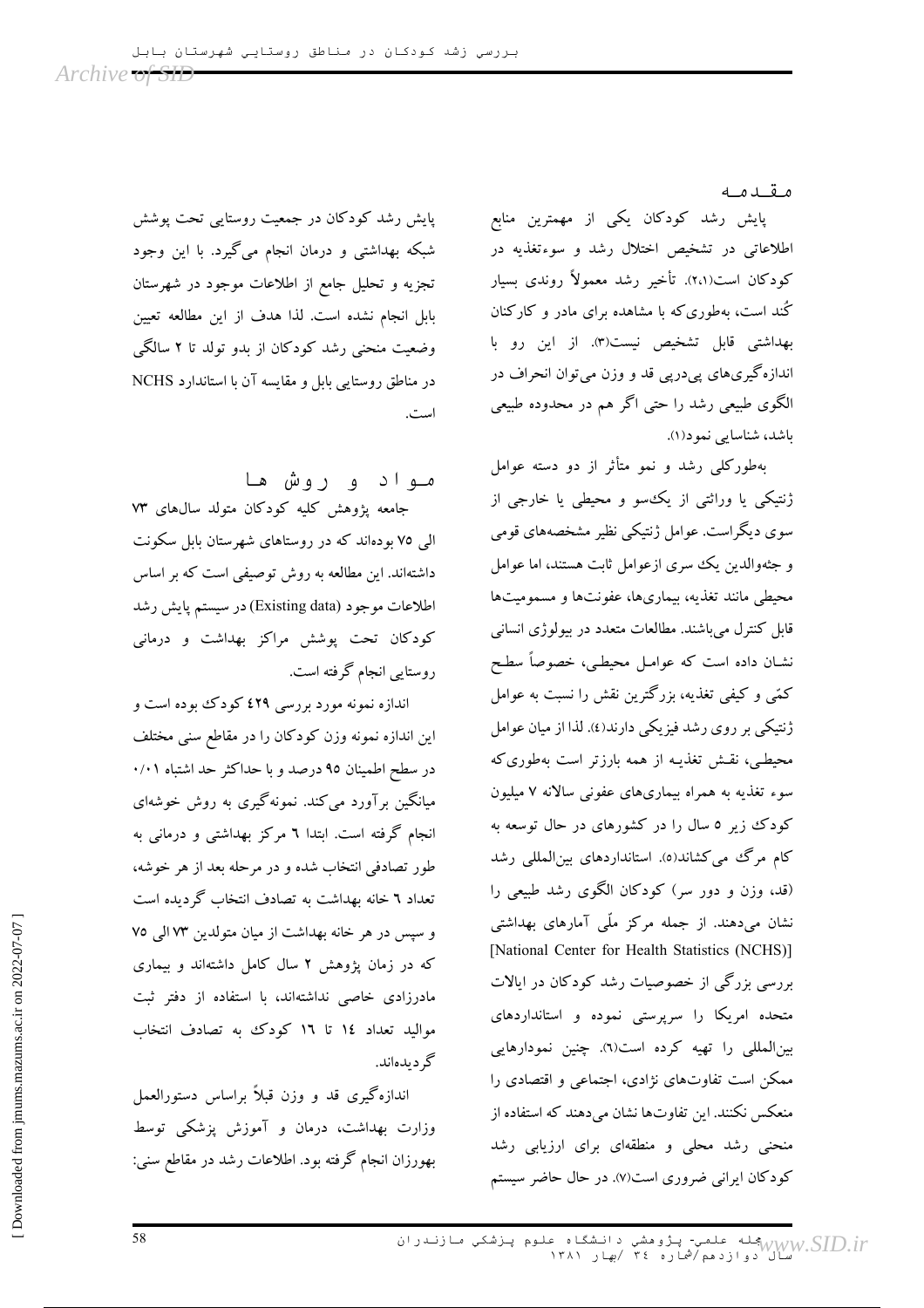

بدو تولد، ۱۸،۱۲،٦،۳،۱ و ۲٤ ماهگی از پرونده استخراج شده و موقعیت منحنی رشد کودک در سنین مختلف در رابطه با صدک های استاندارد کارت رشد تعیین گردیده است. تجزیه و تحلیل آماری اطلاعات به وسیله نرمافزار SPSS انجام گرفته و منحنی صدک های رشد محاسبه شده و به کمک آزمون Z با استاندارد NCHS مورد مقایسه قرار گرفته است.

بافته ها

یافتهها نشان میدهند از ٤٢٩ کسودک مورد مطالعه ٢١٧ كودك (٥٠/٦ درصد) يسر و ٢١٢ كـودك (٤٩/٤ درصد) دختر بودهاند و ٨٠/٧ درصد كودكان مورد مطالعه تا سن ٦ ماهگی منحصراً از شیرمادر تغذیه کردهاند و تنها ۲ کودک (۰/۵ درصد) بهطورکلی از شیرمادر محروم بودهاند. میانگین (± انحراف معیار) سن شـــروع غــــذاي كمكــــي ۱/۳ ± ۵/۷ مــاه و ميانگيـــن (± انحراف معیار) سن قطع شیر دهی ٤/٤ ± ٢١/٨ ماه بوده است. ۳۹/۳ درصد کودکان فرزند اول، ۲٦/۷ درصد فرزند دوم، ١٦/٩ درصد فرزند سوم و ١٧/١ درصد كودكان فرزند چهارم و بالاتر بودهاند.

نمودارهای شمارهٔ ۱و۲ به ترتیب صدک های منطقهای وزن پسران و دختران را نشان میدهند. در مقایسه با صدک های استاندارد، نمودارهای شمارهٔ ۳و٤ به ترتیب بیان میکنند که صدک پنجاهم وزن پسران برای سن تا ۱۲ ماهگی و برای دختران تا ٦ ماهگی بالاتر از صدک مشابه خود در NCHS است ولی در سنین بعد تا ۲ سالگی زیر صدک پنجاهم استاندارد قرار میگیرد و به صدک بیست و پنجم استاندارد نزدیک مي شو د.

نمودارهای شمارهٔ ٥ و آبه ترتیب صدک های منطقهای قد کودکان پسر و دختر را نشان می دهند. در مقایسه با صدک های استاندارد، نمو دارشمارهٔ ۷ و۸نشان میدهند که در هر دو جنس اختلال در رشد قدی در سنین پایین تر (۱ تا ۳ ماهگی) آغاز می شود، به طوری که در هنگام تولد تا ۱ ماهگی صدک پنجاهم قد نزدیک به استاندارد است ولی از ۳ ماهگی به بعد از صدک ينجاهم NCHS انحراف پيدا مي كند. لذا صدك هاي قد کودکان مورد مطالعه از صدک های مشابه استاندارد پایین تر است. بهطورکلبی صدک های وزن و قد کودکان جامعه پژوهش در مقایسه با صدک های NCHS اختلاف معنی داری مشاهده گردیده است(۲۰/۰۵).

جدول شمارهٔ ۱ وضعیت پایش رشد وزنبی کودکان مورد مطالعه را در مقایسه با صدک های استانداراد نشان می دهد. وزن ٦٧/٥ درصد کو دکان در یک ماهگی بین صدک پنجاهم تا نودوهفتم استاندارد بوده است ولی با افزایش سن این رقم کاهش یافته است، بهطوری که در ٤ ماهگی ٤٥/٢ درصد، در ١٢ ماهگی ٤٢/٦ درصد و در ٢٤ ماهگی ٤٤/٢ درصد کودکان وزنشان بین صدک ينجاهم تا نودوهفتم بوده است. وقتي كه ارقام فوق را در دو جنس مقایسه می کنیم، تقریباً برای دختران ٥ تا ٢٠ درصد کمتر از پسران است. همچنین وزن ۲۷/۱ درصد کودکان در یک ماهگی بین صدک سوم تا پنجاهم قرار داشته است، در حالی که در ٦ ماهگی ٤٦/٧ درصد، در ۱۲ ماهگی ۲۰ درصد و در ۲٤ ماهگی ۶۹/۱ درصد بوده است. این نتایج نشان میدهند که با افزایش سن، کودکانی که وزن آنها بالای صدک پنجاهم استاندارد بوده است به پایینتر از صدک پنجاهم استاندارد اُفت که ده است.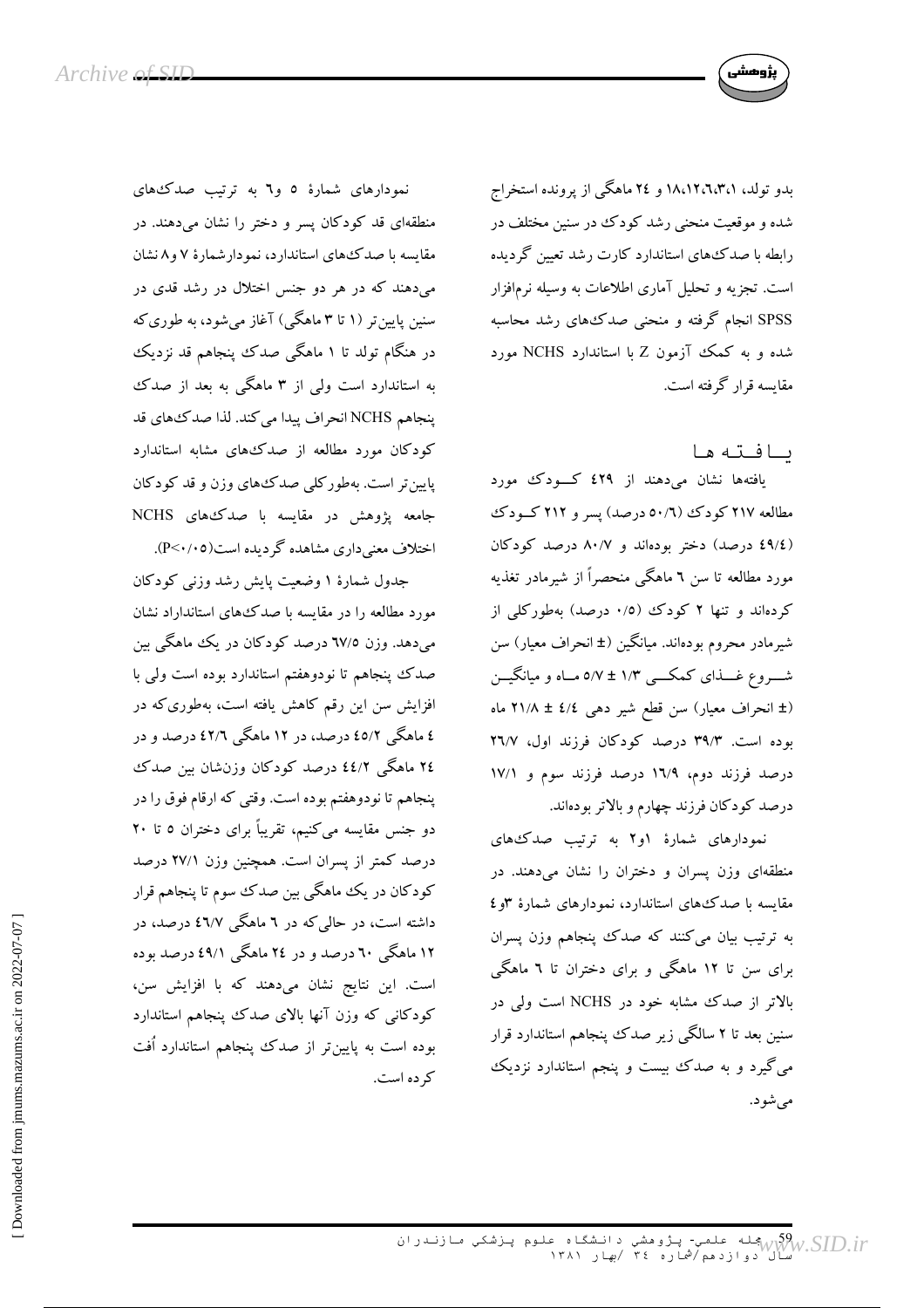|  | . | $\sim$ $\sim$ | ____ |
|--|---|---------------|------|
|  |   |               |      |
|  |   |               |      |

| جمع                                                           | بالاي صدك                                      | بين صدك ينجاهم                                 | بین صدک سوم                                   | زيرصدك سوم                          | جنس         | سن<br>(d) |
|---------------------------------------------------------------|------------------------------------------------|------------------------------------------------|-----------------------------------------------|-------------------------------------|-------------|-----------|
|                                                               | نودوهفتم                                       | تا صدك نودوهفتم<br>تعداد(درصد)                 | تا صدك پنجاهم                                 |                                     |             |           |
| تعداد(درصد)                                                   | تعداد(درصد)                                    |                                                | تعداد(درصد)                                   | تعداد(درصد)                         |             |           |
| $197(1+)$                                                     | 17(7/7)                                        | 1177 (V·7)                                     | ET(11/7)                                      | $\mathcal{N}(\cdot/\mathfrak{o})$   | پسر         |           |
| $197(1 \cdot \cdot)$                                          | V(T T)                                         | 177(77/0)                                      | $71$ $(\uparrow\uparrow)/\uparrow$ )          | $\Upsilon(1/1)$                     | دختر        | $\lambda$ |
|                                                               |                                                |                                                |                                               |                                     |             |           |
| $Y \cdot Y(1 \cdot \cdot)$                                    | 19(9/7)                                        | 147 (70/V)                                     | $E\Lambda$ (۲۳/۲)                             | E(Y Y)                              | پسر         |           |
| $19V(1\cdot\cdot)$                                            | $\mathcal{A}(\mathbf{r})$                      | $1.4$ (02/٣)                                   | $\Lambda^{\mu}$ (£ $\Upsilon/\Upsilon$ )      | $\mathcal{N}(\cdot/\mathfrak{o})$   | دختر        | ٣         |
| $Y \cdot Y(1 \cdots)$                                         | 19(9/2)                                        | 114(07)                                        | TV(TY Y)                                      | $\mathbf{r}(1/\mathfrak{o})$        | پسر         |           |
| $Y \cdot Y(1 \cdot \cdot)$                                    | 9(2/2)                                         | $V \cdot (Y \xi / o)$                          | 117 (7.7)                                     | $\Upsilon(\cdot/\sigma)$            | دختر        | ٦         |
|                                                               |                                                |                                                |                                               |                                     |             |           |
| $Y \cdot \xi$ $(1 \cdot \cdot)$<br>$Y \cdot V(1 \cdot \cdot)$ | 12(7/9)<br>$\mathbf{r}(\mathbf{1}/\mathbf{0})$ | $\Delta V$ (£ $\Upsilon/\Upsilon$ )<br>EV(Y Y) | $4\lambda$ (£ $\lambda/\cdot$ )<br>12A (V1/0) | o(1/0)<br>$9(1/\cdot)$              | پسر<br>دختر | ۱۲        |
|                                                               |                                                |                                                |                                               |                                     |             |           |
| $190(1+)$                                                     | $\cdot$ (0/1)                                  | $4r$ ( $2V/V$ )                                | $\Lambda$ 9 (20/7)                            | $\tau$ ( $\tau$ /0)                 | پسر         |           |
| (M(1))                                                        | $\mathbf{Y}(\mathbf{V})$                       | OT(YA/Y)                                       | 17V(TV/O)                                     | $7(\frac{\epsilon}{r})$             | دختر        | ۱۸        |
| 192(1)                                                        | 12 (V/Y)                                       | 1.1 (07/1)                                     | $V_{\epsilon}$ (۳۸/۱)                         | $o(\mathbf{r}/\cdot)$               | پسر         |           |
| $19V(1\cdot\cdot)$                                            | $E(Y/\cdot)$                                   | VT (r7/0)                                      | 11A (09/9)                                    | $\mathbf{r}(\mathbf{1}/\mathbf{0})$ | دختر        | ٢٤        |

جدول شمارهٔ۱: وضعیت منحنی رشد وزنی کودکان مورد مطالعه با منحنی استاندارد NCHS در پایش رشد برحسب سن و جنس در جمعیت روستایی تحت پوشش خانههای بهداشت شهرستان بابل (۱۳۷۷)



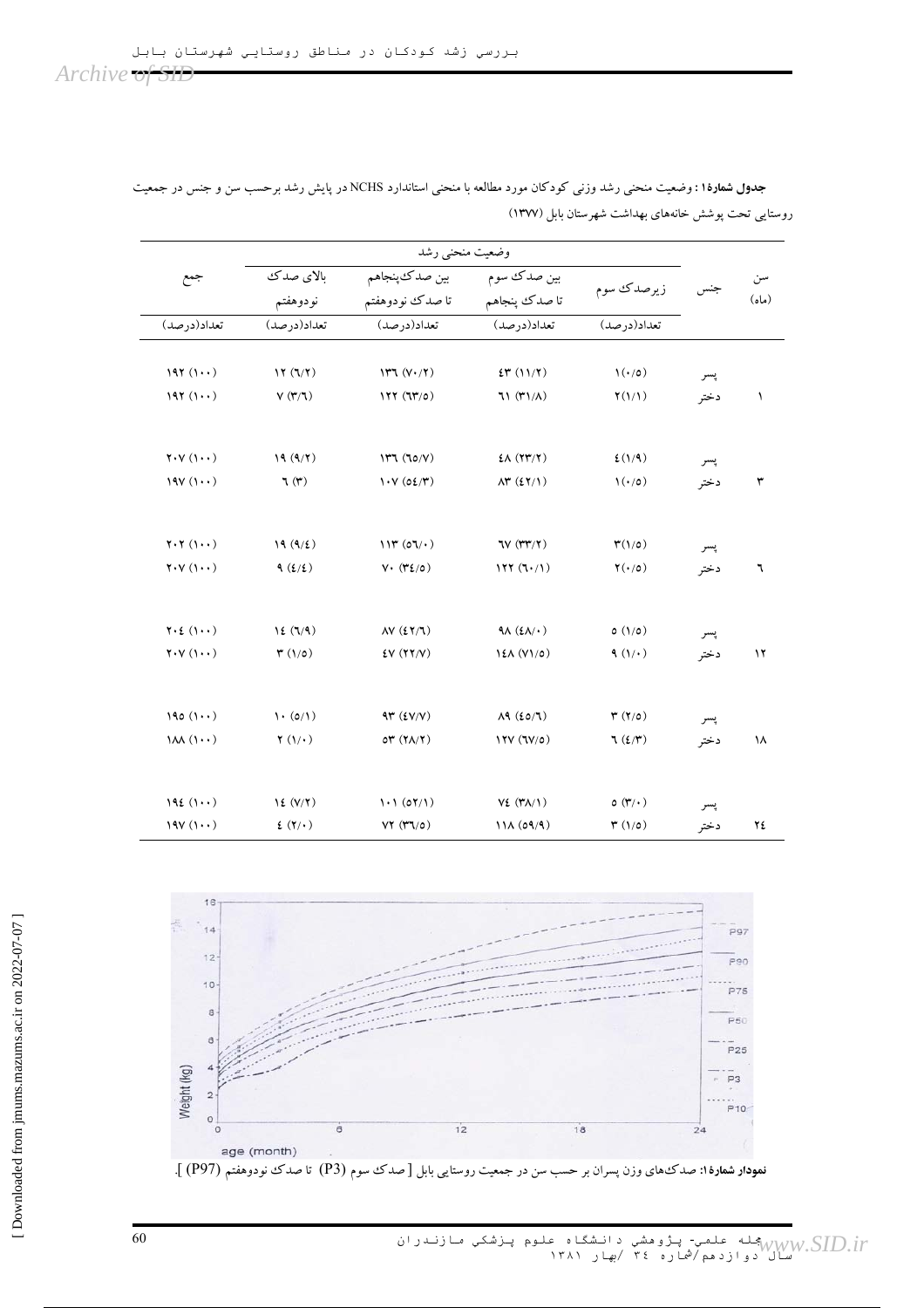

شى َ پژوه

نم**ودار شماره۲:** صدکههای وزن دختران بر حسب سن در جمعیت روستایی بابل [ صدک سوم (P3) تا صدک نودوهفتم (P97) ].



**نمودار شماره۳: مقایسه** صدک پنجاهم وزن پسران در جمعیت روستایی بابل (P50B) با صدک های وزن استاندارد (P10S تا P90S).



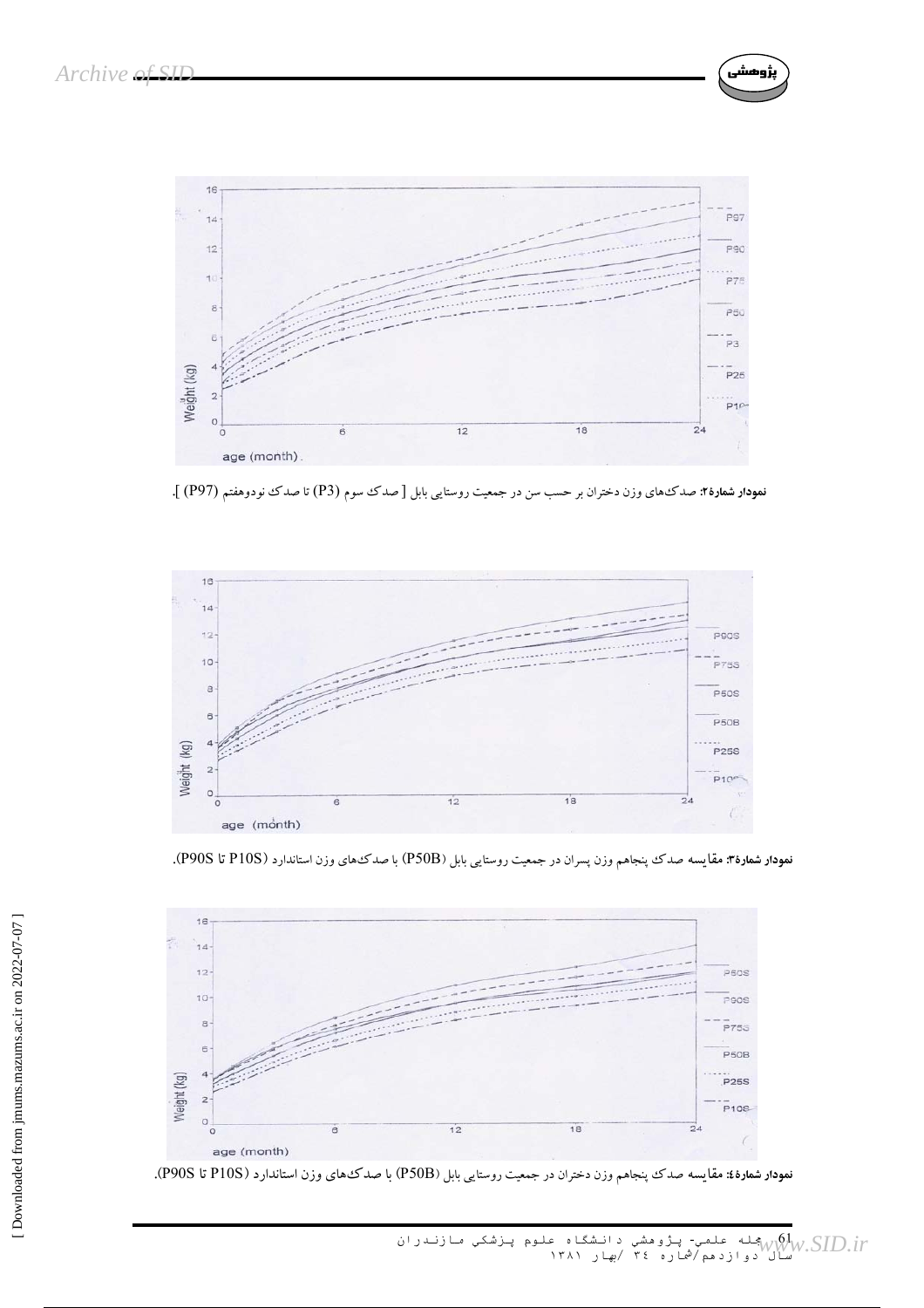



نمودار شمارهٔ۲: صدکٔهای قد دختران بر حسب سن در جمعیت روستایی بابل [صدک سوم (P3) تا صدک نودوهفتم (P97) ].



نمودار شمارهٔ ٥: صدکٔهای قد پسران بر حسب سن در جمعیت روستایی بابل [صدک سوم (P3) تا صدک نودوهفتم (P97) ].



100

62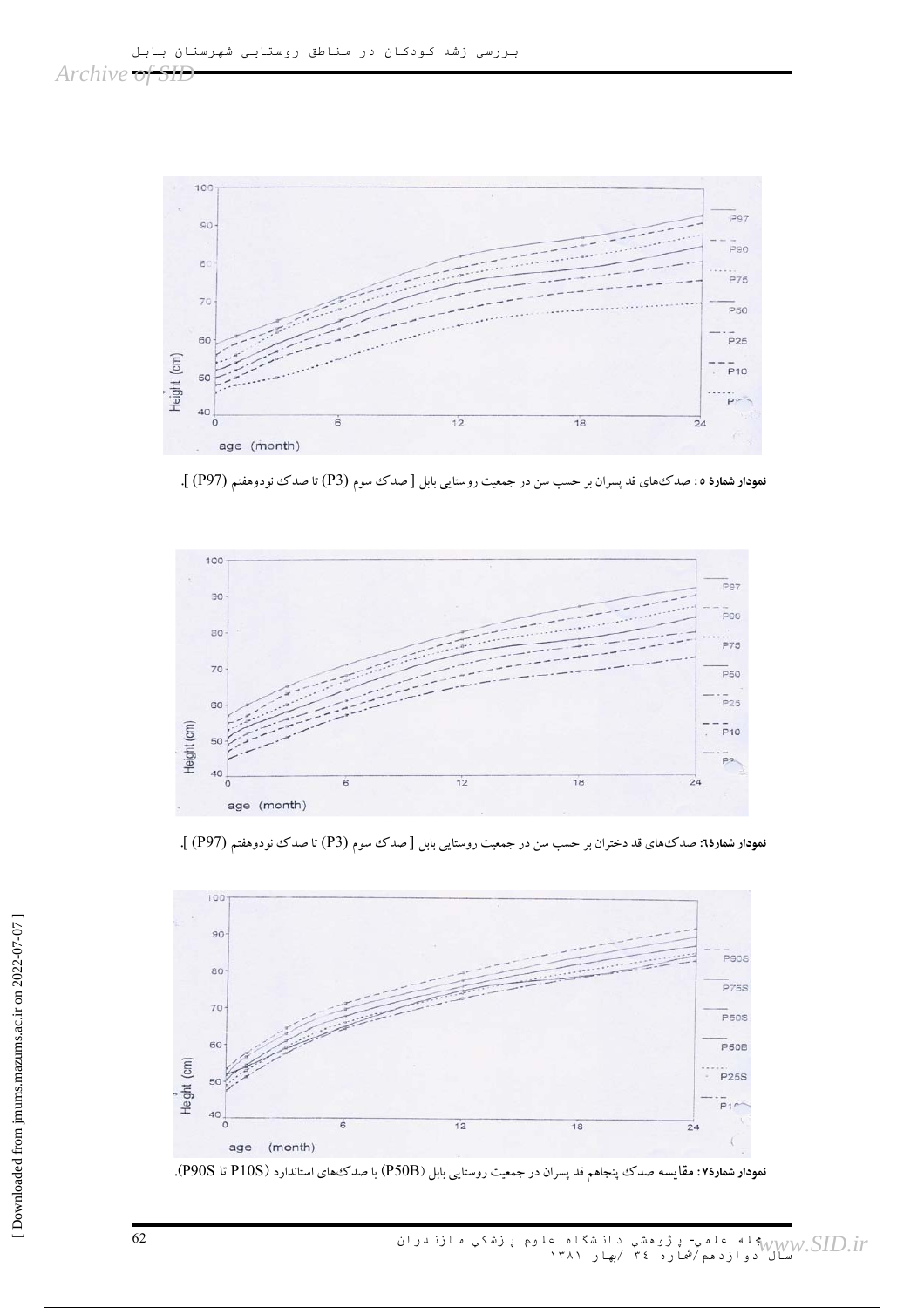

نمودار شمارهٔ۸: مقایسه صدک پنجاهم قد دختران در جمعیت روستایی بابل (P50B) با صدک های استاندارد (P90S تا P90S).

ىجە ئ

یافتههای این یژوهش نشان می دهند که صدک های وزن در سال اول زندگی در سنین ٦،٣،١ و ١٢ ماهگی برای پسران و در سنین ۳،۱ و ٦ ماهگی برای دختران بالاتر از صدک های مشابه خود در استاندراد NCHS است، ولي در سنين بعد تا دو سالگي زير صدک استاندارد قرار میگیرد که این امر حاکمی از آن است که مسایل سوء تغذیه و مشکلات رشد عموماً از سن ٦ تا ۱۲ ماهگی به بعد اتفاق می|فتند که نکته مهمی به شمار می رود. این نتایج با تحقیقات انجام شده در داخل و خارج کشور همخوانی دارد. در بررسی انجام شده در مورد روند رشد کودکان زیر ۲ سال در شهر تهران (١٣٦٦)، شروع سوءتغذیه و اُفت رشد در ٦ ماهگی گزارش گردید(۸). درمطالعه دیگری درسیرجان(۱۳۶۹)، بیشترین موارد کاهش رشد و سوءتغدیه در سنین ۱۲ تا ۲٤ ماهگی گزارش شده است(۹). در مطالعهای که در غزه (١٩٩٤) انجام گرفت، منحنی رشد کودکان تا ٦ ماهگی مشابه استاندارد و بعد از آن پایینتر از منحنی NCHS بو د(١٠).

همچنین نتایج این پژوهش در پایش رشد نشان می دهند که در سنین مختلف وزن ۳۲/۲ تا ۷/۱ درصد

کودکان موردمطالعه بین صدک ینجاهم و صدک نود و هفتم استاندارد قرار داشته است. به ویژه، در سال اول زندگی (بالای ٥٠ درصد) تقریباً رشد مطلوبی را نشان میدهد که در مقایسه با کودکان زیر ۳ سال مناطق روستایی اصفهان(١٣٧٤)، این رقم برای روستاهای اصلی ۱۳/۸ درصد و برای روستاهای قمر ۱۰/٤ درصد گزارش شده است(۱۱).

در حقیقت، در سنین ٦ تا ١٢ ماهگی معمولاً شیر مادر به تنهایی برای رشد جسمی کودک<sup>ی</sup> کفایت نمی کند. اگر تغذیه تکمیلی با الگوی مناسب و دارای ارزش غذایی ویژه جایگزین نشود، سبب بروز اختلال در رشد و ایجاد سوءتغذیه میگردد. عدم آگاهی والدین از نیازهای تغذیهای کودک، قطع ناگهانی شیرمادر و فاصله کم زایمانها را میتوان از علل احتمالی تأخیر رشد کودکان بعد از یک سالگی محسوب نمود.

یکی از یافتههای مهم این پژوهش این است که اختلاف رشد وزنی بیش از حد انتظار بین دو جنس مشاهده شده است. این امر احتمالاً می تواند ریشه در مسایل فرهنگی و تبعیض اجتماعی بین دو جنس داشته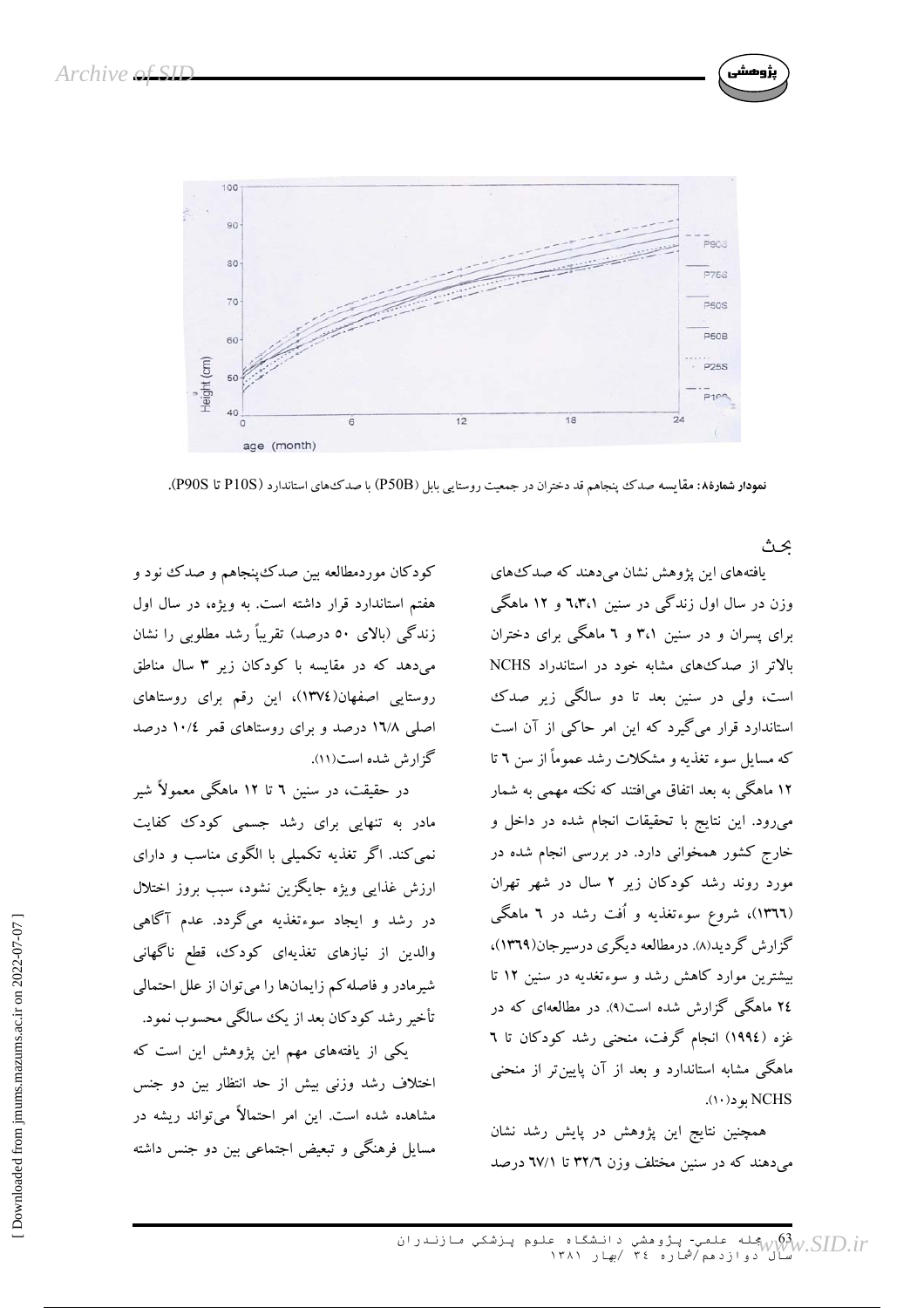باشد که خانوادهها برای جنس مذکر از نظر تغذیهای توجه بیشتری مبذول میدارند. این نتایج مشابه نتایج تحقیقات دیگر درکرمانشاه(۱۲)، مازندران(۱۳)، ارومیه (١٤)، تبريز (١٥) و اصفهان(١١) مي باشد.

از یافتههای دیگر این تحقیق آن بود که وقتی از نظر قدی صدک های قد جامعه یژوهش با صدک های NCHS مقایسه شود، این اختلاف در مقیاس با وزن شدیدتر می شود و اختلال در رشد قدی در سنین پایین تر (۱ تا ۳ ماهگی)آغاز میگردد. به عبارت دیگر کودکان موردمطالعه در اوایل زندگی قدشان ازصدک های مشابه NCHS بالاتر است ولی در فاصله کوتاهی در زیر آن قرار می گیرد. این امر می تواند به دلایل مختلفی باشد که از آن جمله می توان به عوامل تغذیهای، قومیت و ژنتیک اشاره نمود زیرا اگر تنها عوامل تغذیهای مؤثر میبود، وزن نيز مي بايست مشابه قدتحت تأثير قرارگيرد.

نتايج اين پژوهش در مورد شروع تأخير رشد وزنبي از سن ٦ تا ١٢ ماهگی و اُفت آن تا ٢ سالگی با نتایج مطالعات انجام شده درخارج كشور دركودكان ويتنامى (١٦)، کودکان هنگ کنگی(١٧) و کودکان ژاپنی(١٨) تا حدود زيادي همخواني دارد. درمطالعه هوپ و همكاران (١٩٧٧) میانگین قد و وزن کودکان ویتنامی در سن ٣ تا ٤ ماهگی با استانداردNCHS قابل تطبیق بوده ولی بعد از آن اُفت در رشد وزنی مشاهده گردیده و بیشترین

فهرست منابع

3. Report of WHO expert committee. Physical status: The use and interpretation of an thropometry. Wond Health 1995; P. 121-262.

٤. کشاورز سیدعلی. در ترجمه ت*غذیه و بهداشت* عمومی از دیدگاه ایپدمیولوژی و سیاستهای پ*یشگیری،* هرگ برگ سرژ، دایین هنری، پایوز

تأخیر در رشد وزنی از سن ۱۵ تا ۳٦ ماهگی بوده است(۱۲). بررسی کاتو و همکاران(۱۹۹۹) در مورد رشد فیزیکی کودکان ژاپنی و مقایسه آن با استاندارد نشان داد، در حالی که دور سرکودکان ژاپنی از بدو تولد تا ۱ سالگی کمتر از استانداردNCHS بود، ولی ازنظر رشد وزنی در فاصله بدو تولد تا ٦ ماهگی بالاتر از استاندارد است بو ده (۱۷). همچنین درگزارش لونگ و همکاران (۲۰۰۰)، کودکان هنگ کنگی از نظر رشد وزنی و نیز قد برای سن، از همسالان آمریکایی کمتر بودهاند و بیشترین اختلاف بین ۱ تا ۵ سالگی بوده است(۱۸). در حالی که کودکان یوییک (Yupic) در آلاسکا، از نظر رشد وزن و قد و دور سر برای سن از بدو تولد تا یک سالگی از آمار NCHS بهطور معنى دارى بالاتر بودهاند(١٩).

از آنجایی که براساس نتایج این پژوهش، اختلال در رشد کودکان هر دو جنس بیشتر بعد از ۱۲ ماهگی به وقوع می پیوندد، این امر به ویژه در خصوص دختران مې تواند منجر به جثه کوچک آنها و مشکلات بعدی در آینده شود که به نوبه خود در یک حلقه معیوب، سوءتغذيه به نسل بعد انتقال مي يابد. بنابراين، افزايش آگاهی مادران و آموزش آنها در مورد منحنی رشد با استفاده از برنامههایآموزشی و اجرایی مدون جهت ارتقاء وضعیت رشد کودکان بسیار ضروری است.

1. Behrman K. Nelson textbook of pediatrics. 15<sup>th</sup> ed. New York: Saunders Company: 1996.

۲. شفیعی فروغ، نوذری پوراندخت. در ترجمه راهنمای تغذیه شیرخواران و نوزادان، کامرون مارگر پت، هوف و اندر ابو (مؤلفين). چاپ اول. تهران: دانشگاه تربیت مدرس، ۱۳۷۱.